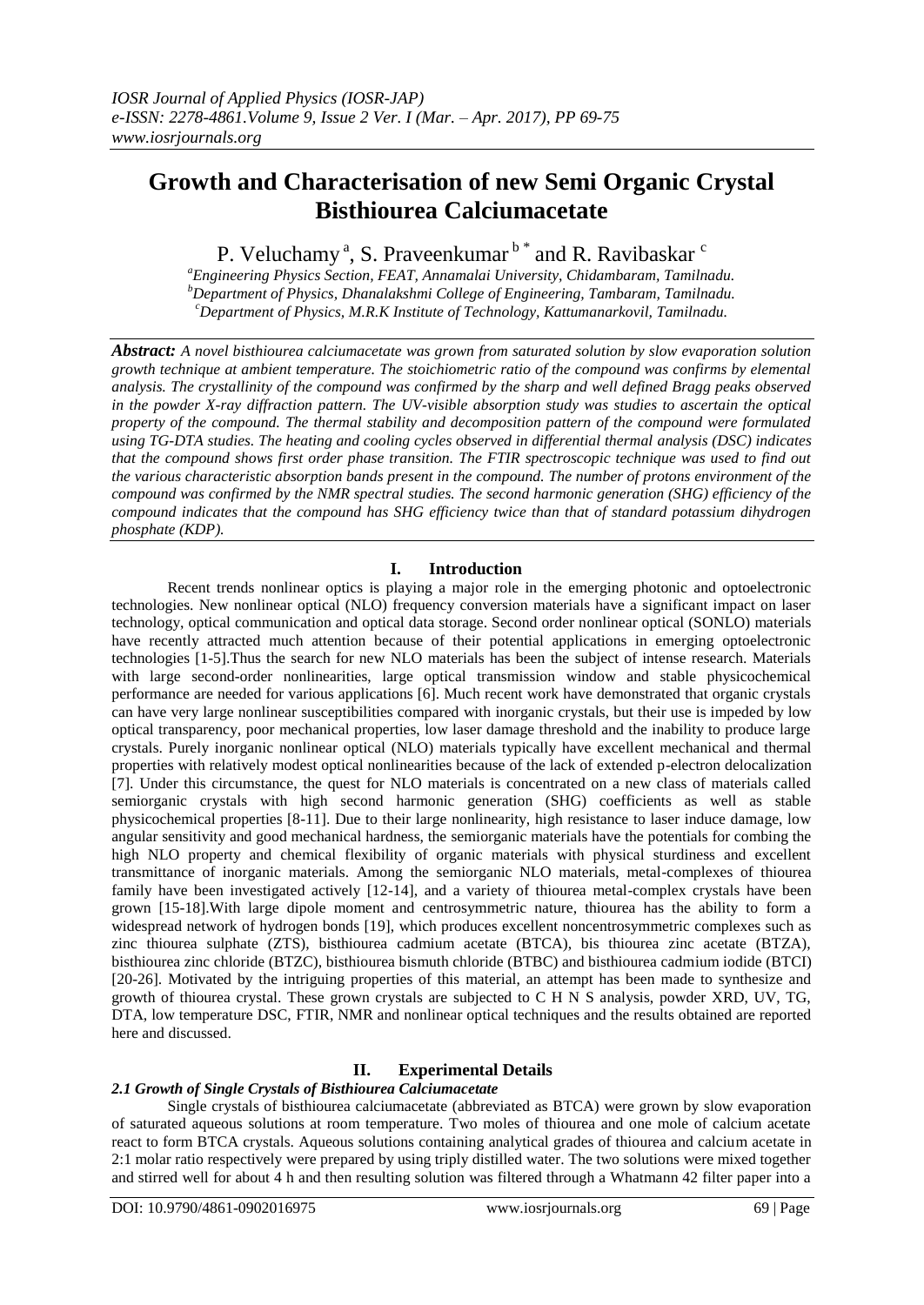clean dry beaker. The beaker was covered by an ordinary filter paper. Care was taken to minimize the temperature gradient and mechanical shock.The formation of BTCA according to the following equation.

$$
2[NH2CSNH2] + (CH3COO)2Ca \rightarrow [(NH2CSNH2)]2(CH3COO)2Ca
$$

Bright, transparent and yellow coloured BTCA crystals were obtained. Crystallization took place within 20 to 30 days. The grown crystals were collected from the mother liquid by using well cleaned forceps. The harvested crystals were recrystallized repeatedly to get crystals of good quality. The photograph of BTCA crystal is shown in Fig.1.



**Figure1.** Photograph of BTCA crystal

### *2.2 Characterization of Bisthiourea Calciumacetate Crystal*

C H N S analysis of BTCA crystal was carried out using ELEMENTAL VARIO EL III MODEL analyzer, (STIC) Cochin. The powder XRD patterns of BTCA crystal were obtained using BRUKER AXS D8 Advance X-ray diffractormeter model instrument with Cu Kα radiation ( $\lambda = 1.54060$  Å) at room temperature. The UV-VIS-NIR spectrum of BTCA was carried out using JASBO V-550 spectrometer. The thermal analysis (TG and DTA) of BTCA were recorded using a PERKIN ELMER DIAMOND thermal analyzer under nitrogen atmosphere. The samples were heated from room temperature to 1020ºC at a rate of 10ºC per minute. The FTIR spectra of BTCA crystal were recorded using a Perkin Elmer model RX1 instrument. The NMR spectra of BTCA crystal were carried out using Bruker AVIII 500 MHz NMR instrument model. The second harmonic generation (SHG) of the material was carried out using Nd:YAG laser

#### **3.1** *Elemental Analysis*

## **III. Results And Discussion**

The elemental analysis data obtained for BTCA crystals given in Table1**.** It is evident that the experimental and calculated percentages of Carbon, Hydrogen and Nitrogen are very close and within the experimental errors. The elemental analysis data of the compound confirms the formation of the compound in the stoichiometric proportion**.**

| <b>Table 1.</b> Elemental analysis of BTCA crystal |       |      |       |                |
|----------------------------------------------------|-------|------|-------|----------------|
| $S\%$                                              | $N\%$ | H%   | $C\%$ | <b>Element</b> |
| 22.37                                              | 19.58 | 4.89 | 16.78 | Experimental   |
| 22.12                                              | 19.35 | 4.67 | 16.57 | Calculate      |

#### *3.2 Powder X-Ray Diffraction Method*

The powder X-ray diffraction pattern of BTCA is shown in Figure 2. The sharp and well defined Bragg peak at specific 2θ value in the powder XRD pattern confirms its crystallinity.

### *3.3 Thermal Analysis*

#### *3.3.1 Thermogravimetric Analysis*

The TG-DTG thermograms of the compound BTCA are shown in Figure 4. The compound was subjected to uniform heating at a heating rate of 10°C per minute at nitrogen atmosphere. The compound BTCA decomposes in single stage when it is heated from room temperature to 1200°C. The compound is found to be stable up to 150°C. Afterwards, it decomposes in a single stage between 170 and 800°C. It is evident that the compound decomposes on heating up to about 800°C. During this portion of heating the entire molecule is decomposed leaving behind the metal, calcium. The experimental weight loss for this portion is 88%. The calculated weight loss is 87%. The close agreement between the experimental and calculated weight losses confirms the formation of the compound. The thermal derivative curve in DTG (solid curve) study conforms to the weight loss pattern in the TG curve. Thus the DTG study confirms the weight losses observed in the TG thermograms.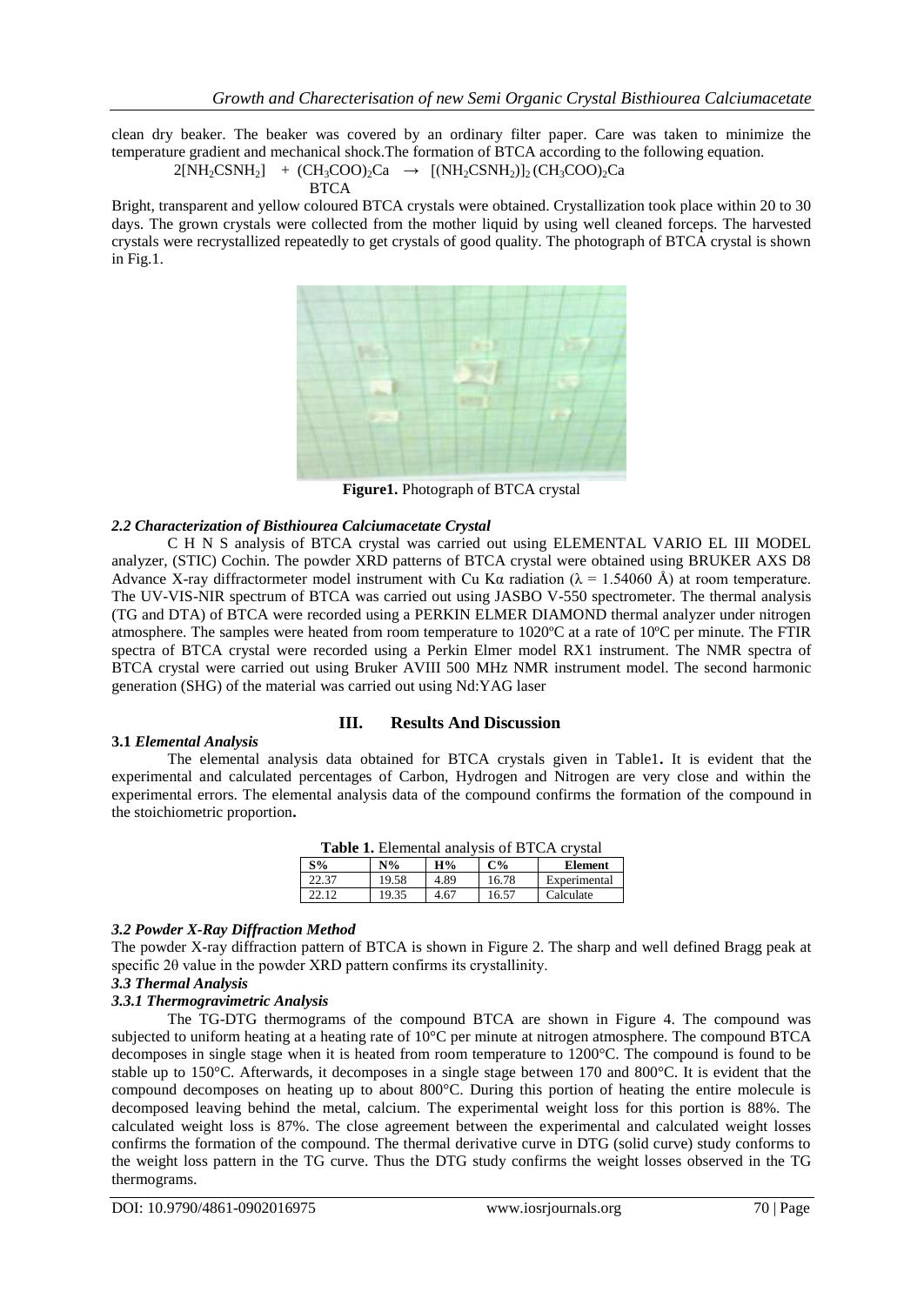## *3.3.2 Differential Thermal Analysis*

The DTA curve of the compound BTCA is shown in Figure 5 Two endothermic peaks are observed. The endothermic peaks appear between 170 and 700 $^{\circ}$ C is due to the entire molecule is decomposed leaving behind the metal, calcium.

# *3.4 Nuclear Magnetic Resonance (NMR) Spectroscopy*

#### *3.4.1 H<sup>1</sup> NMR Spectrum*

The  $H<sup>T</sup> NMR$  spectrum of BTCA is shown in Figure 6. The appearance of two distinct signals in the spectrum indicates two different protons. The NMR the signal at 83.4 ppm is assigned to  $CH<sub>3</sub>$  protons. The N-H proton signal appears between 87.5 to 8.4 ppm. The signal at 1.94 ppm is assigned to solvent peak. The TMS signal appears at 0 ppm.

## *3.5 FTIR Spectrum*

The FTIR spectrum of BTCA is shown in Figure 7. The NH<sub>2</sub> stretching vibration is observed at 3285 cm<sup>-1</sup>. The absorption at 3193 cm<sup>-1</sup> is assigned to N-H stretching vibration. The C-H stretching vibration is observed at 2751 cm<sup>1</sup>. The absorption at 2381cm<sup>-1</sup> is characteristic of C-C bond stretching vibration. The combination band and overtone for appear at  $2184 \text{cm}^1$ . The NH<sub>2</sub> bending vibration observed at 1880cm<sup>1.</sup> The peak at 1632 cm<sup>1</sup> is assign to N-H bending vibration. The stretching vibration of COO<sup>-</sup> group appears at 1559  $\text{cm}^1$ . The absorption at 1414 cm<sup>1</sup> is due to presence of C-N stretching vibration. The N-H rocking vibration is observed at 1106 cm<sup>1</sup>. The peak absorbed at 663 cm<sup>1</sup> and 448 cm<sup>1</sup> are due to C=S stretching vibration and N=C=N bending vibration respectively. This is for thiourea calcium acetate compound.

#### *3.6 Non-Linear Optical Properties*

The nonlinear property of the sample was determined by the modified version of the Kurtz and Perry powder technique using a Nd: YAG laser with a pulse repetition rate of 10 Hz working at 1064 nm. The sample was ground into fine powder and it is tightly packed in a micro-capillary tube. It was mounted in the path of the laser beam of 3.1 mJ pulse energy obtained by splitting the original laser beam. The output light was passed through a monochromator transmitting only the second harmonic (green) light at 532 nm. The green light intensity was registered by a photomultiplier tube and converted into an electrical signal. This signal was displayed on the oscilloscope screen. Second Harmonic Generation (SHG) conversion efficiency was computed by the ratio of signal amplitude of the sample to that of the Potassium dihydrogen phosphate (KDP) signal amplitude recorded for the same input powder. The emission of green light from the title sample indicates that the sample shows the second harmonic generation efficiency. The SHG efficiency of the compound may be due to the presence of intermolecular hydrogen bonding in the crystal lattice and also the presence remarkable hyperpolarizability of the title compound.

# *3.7 Microhardness Measurement*

Hardness studies have been carried out on BTCA using Vicker's microhardness tester. The selected surface of crystal was polished using a velvet cloth to get a smooth surface. Microhardness measurements were taken for various applied loads of 25, 50 and 100 g and keeping the time of indentation constant at 10 s for all the cases. A graph plotted between hardness value  $(H_v)$  and applied load is shown in Figure 8. From the plot it is inferred that the hardness value of the complex decreases with increase in the applied loads. An increasing trend is observed in the hardness values with increasing applied loads and hence the indentation size effect (ISE) is satisfied with increasing loads. The value of hardness was calculated using the equation,  $H_v = 1.8544 \text{ P/d}^2 \text{ kg}$ mm<sup>2</sup>. According to Mayer's law,  $P = ad^n$ . The plot between log d and log P is shown in Figure 9. The value of work hardening co-efficient, n was calculated from the slope of the straight line. The value of 'n' for this complex was found to be 1.4. From the value of 'n' (less than 1.6) it is inferred that the complex, DAPP is a hard material.

## *3.8 Dielectric Studies*

The variation of dielectric constant and dielectric loss were carried out as a function of applied frequency from 50 Hz to 5 MHz at room temperature. The opposite parallel faces of the crystals were coated high-grade silver paste placed between two copper electrodes and thus parallel plate capacitor was formed. The capacitance and dielectric loss were measured for different frequencies from 50 Hz to 5 MHz. The dielectric constant  $(\epsilon_r)$  of the complex was calculated using the equation,  $\epsilon_r = C_t / \epsilon_o$  A, where C is the capacitance, d is the thickness of the crystal,  $\varepsilon_0$  is the vacuum dielectric constant and A is the area of the crystal. The variation of dielectric constant as a function of log υ is shown in Figure 10. The values of dielectric constant decrease with increase in frequency. At lower frequency region the values of dielectric constant are high and at high frequency region the values of dielectric constant are low.The variation of dielectric loss with log υ is shown in Figure 11. From the plot, it is observed that the values of dielectric loss decrease with increase in frequency. It has low value in the higher frequency region. The low dielectric loss with high frequencies for the complex indicates that the material possesses enhanced optical quality with lesser defects and hence the complex can be used as an NLO material.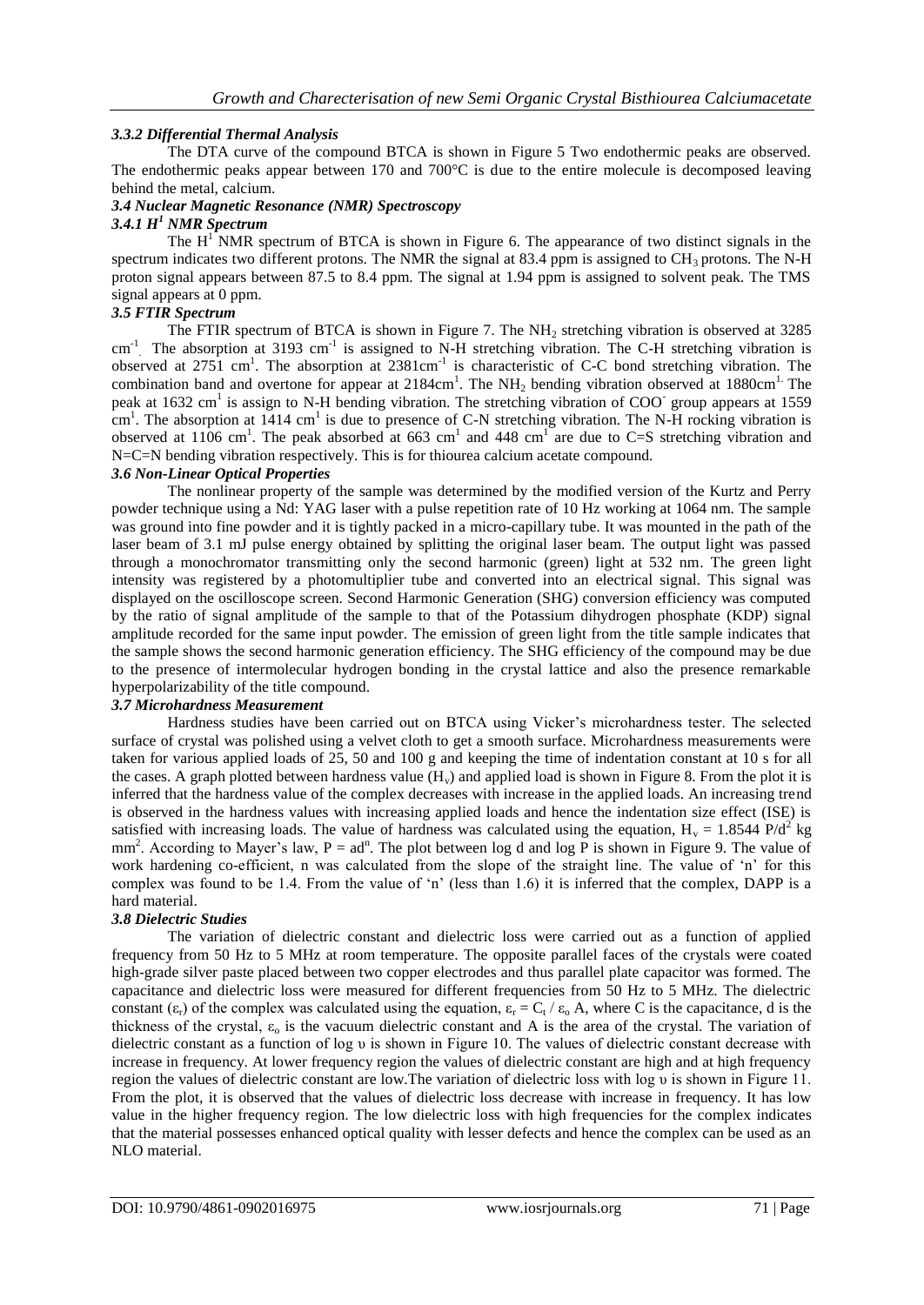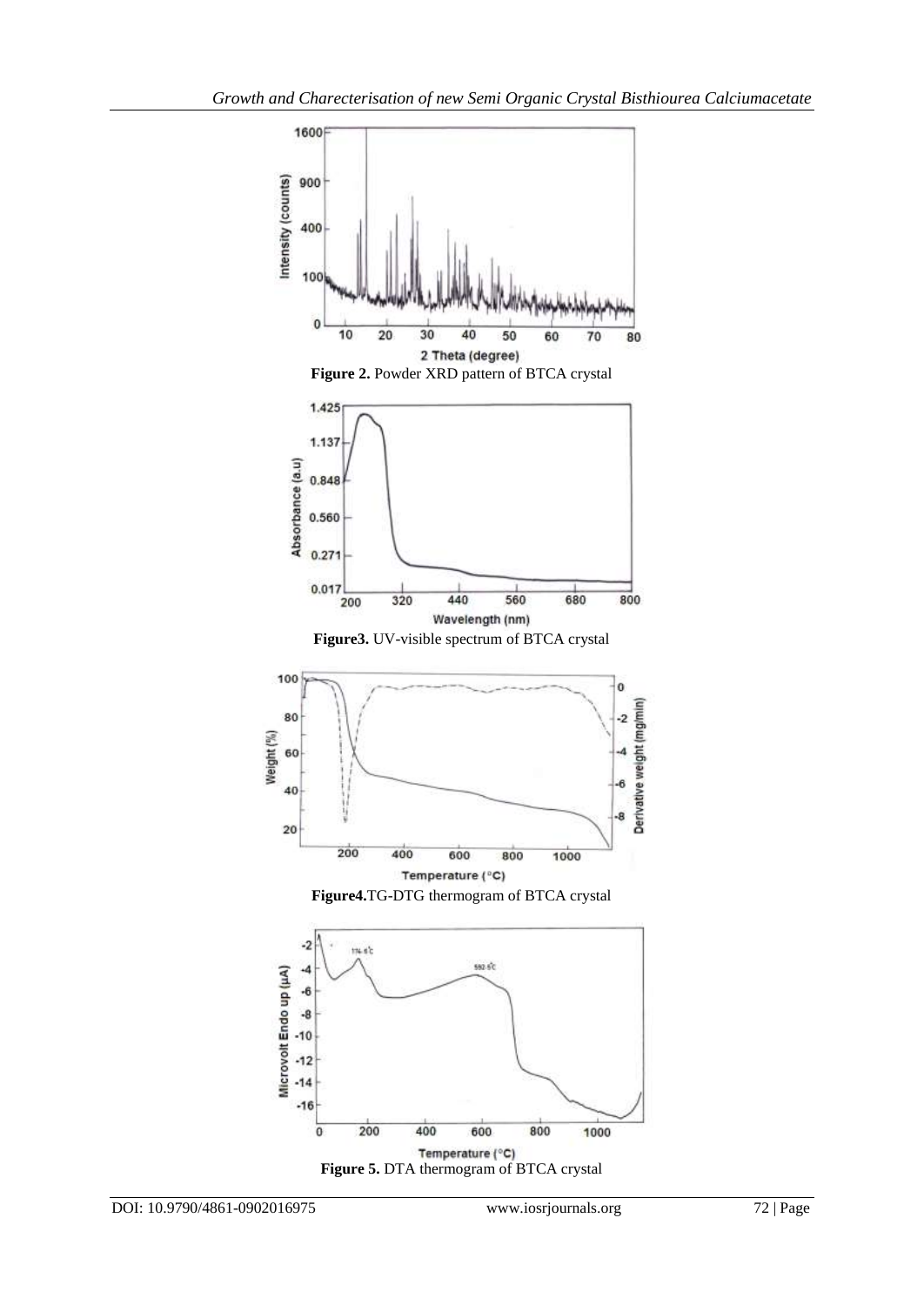





**Figure 8.** Variation of hardness with applied load of DAPP complex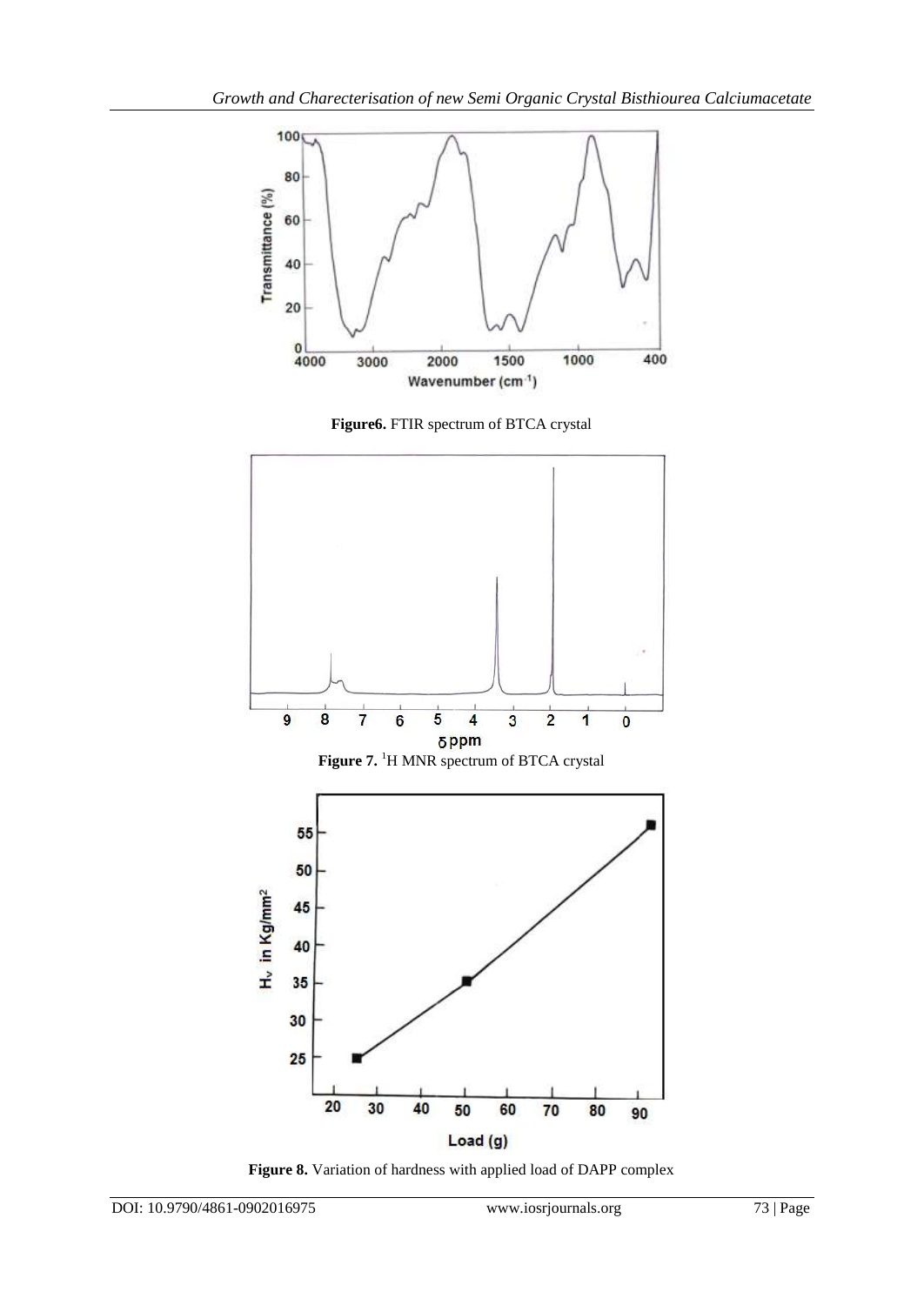

Figure 9. Plot of log d versus log P of DAPP complex







Figure 11. Variation of dielectric loss with log frequency